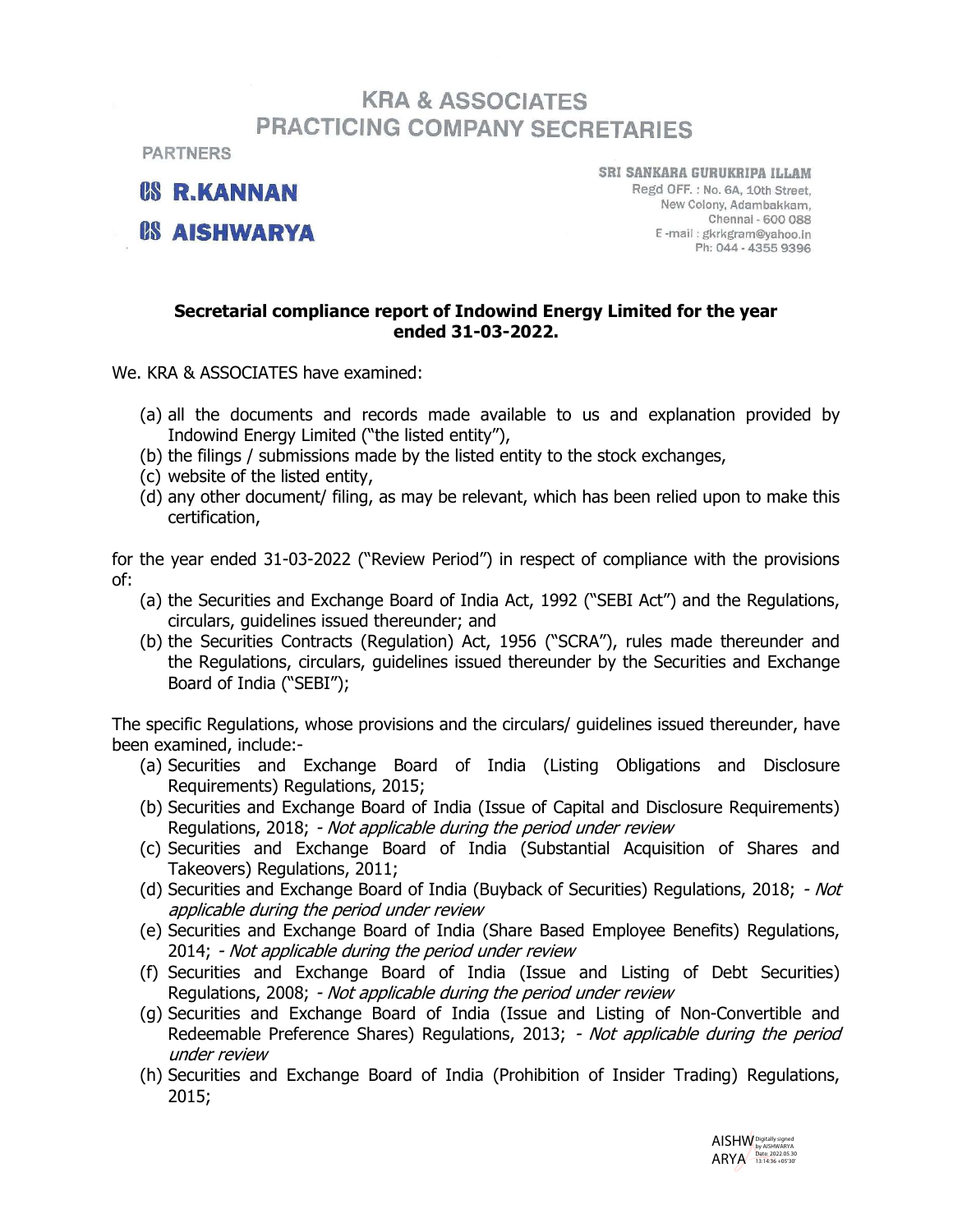(i) Securities and Exchange Board of India (Depositories and Participants) Regulations, 2018

and circulars/ guidelines issued thereunder;

and based on the above examination, we hereby report that, during the Review Period:

(a) The listed entity has complied with the provisions of the above Regulations and circulars/ guidelines issued thereunder, except in respect of matters specified below:-

| Sr.<br><b>No</b><br>$\blacksquare$ | <b>Compliance Requirement</b><br>(Regulations/circulars/<br>guidelines including specific<br>clause)                                                                      | <b>Deviations</b>                                                                                                                                                                                                                                         | <b>Remarks of the Practicing</b><br><b>Company Secretary</b>                             |
|------------------------------------|---------------------------------------------------------------------------------------------------------------------------------------------------------------------------|-----------------------------------------------------------------------------------------------------------------------------------------------------------------------------------------------------------------------------------------------------------|------------------------------------------------------------------------------------------|
| $\mathbf{1}$                       | Regulation 6(1) of the Securities<br>and Exchange Board of India<br>(Listing Obligations and Disclosure<br>Requirements) Regulations, 2015.                               | The CFO, not being a qualified<br>Company<br>Secretary<br>$(CS)$ ,<br>functioned as Compliance officer till<br>appointment of new CS<br>after<br>resignation of previous CS.<br>As per regulation, the Listed entity<br>shall appoint a qualified company | Nil                                                                                      |
|                                    |                                                                                                                                                                           | secretary as the compliance officer.                                                                                                                                                                                                                      |                                                                                          |
| $\overline{2}$                     | Regulation 7(3) read with $6(1)$ of<br>the Securities and Exchange Board<br>of India (Listing Obligations and<br>Requirements)<br><b>Disclosure</b><br>Regulations, 2015. | Filing was made well within due<br>date on 07-04-21. However same<br>was signed by Mr. NK Haribabu,<br>CFO as Compliance officer.                                                                                                                         | Nil                                                                                      |
| 3                                  | Regulation 10 of the Securities and<br>Exchange Board of India (Listing<br><b>Obligations</b><br>and<br><b>Disclosure</b><br>Requirements) Regulations, 2015.             | Company has filed the Report<br>24A<br>of<br>under<br>the<br>Listing<br>Regulations on BSE or NSE.                                                                                                                                                        | Company has filed it with a<br>delay. Although XBRL was<br>filed for the same.           |
| $\overline{4}$                     | Regulation $17(1)(c)$ of the Securities<br>and Exchange Board of India<br>(Listing Obligations and Disclosure<br>Requirements) Regulations, 2015.                         | The board of directors of the top<br>2000 listed entities shall comprise<br>of not less than six directors. Due<br>to resignation of 2 directors, there<br>are only 4 directors as on date.                                                               | The Company is advised to<br>appoint directors to fill the<br>vacancies at the earliest. |
| 5                                  | Regulation 17(5) of the Securities<br>and Exchange Board<br>of India<br>(Listing Obligations and Disclosure<br>Requirements) Regulations, 2015.                           | The Code of Conduct was drafted<br>and adopted in 2008 and needs to<br>be redrafted and adopted in line<br>with Listing Regulations, 2015.<br>For instance, it does not contain<br>duties of Independent directors as                                     | The Company is advised to<br>amend the said Code in line<br>with latest regulations.     |
|                                    |                                                                                                                                                                           | required under 17(5)(b) of Listing<br>regulations.                                                                                                                                                                                                        |                                                                                          |
| 6                                  | Regulation 46(2) of the Securities<br>and Exchange<br>of<br>Board<br>India<br>(Listing Obligations and<br>Disclosure                                                      | information<br>The following<br>was<br>missing,<br>a. Items in sub-regulation (1)                                                                                                                                                                         | Company shall make the said<br>disclosures on its website.                               |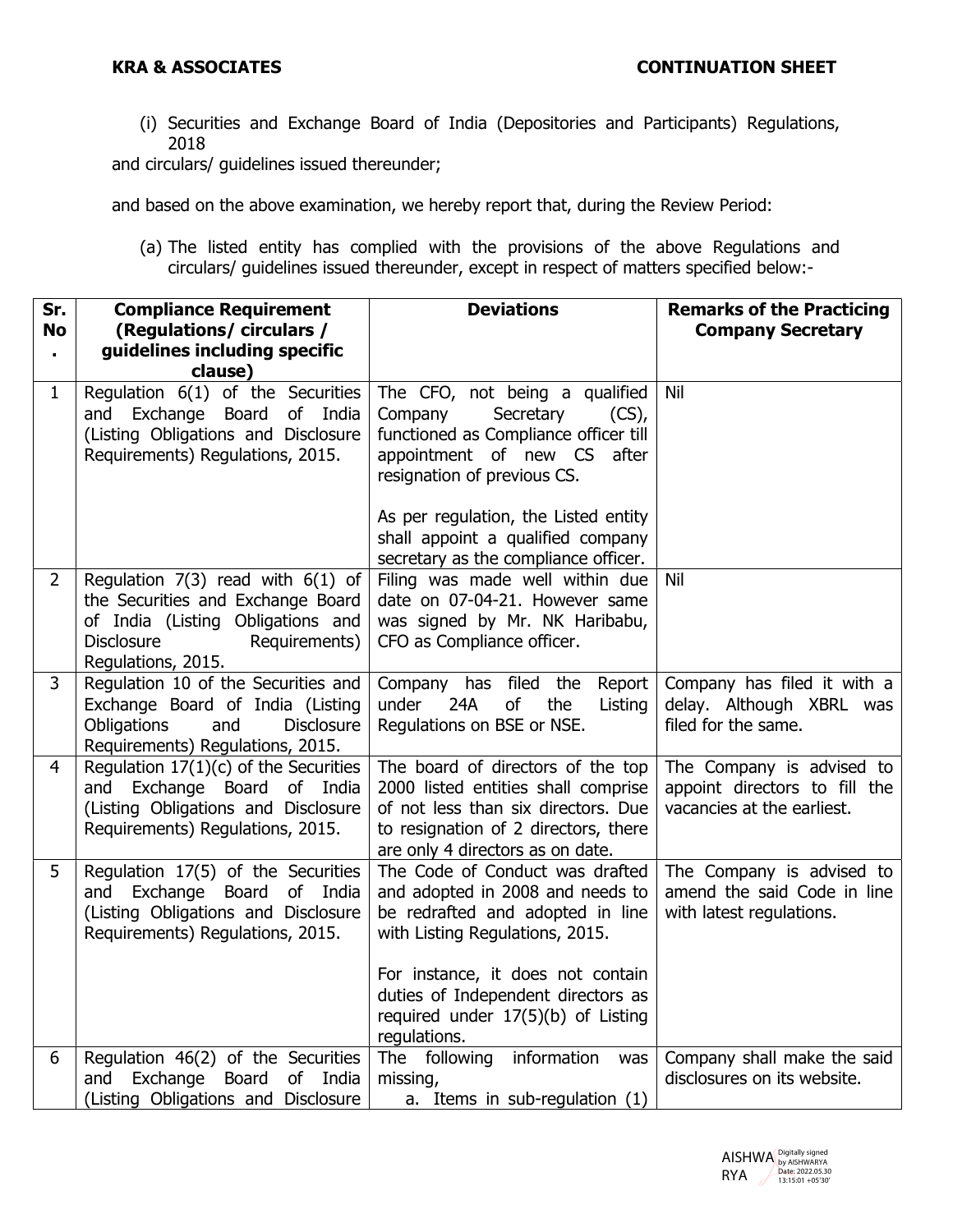|   | Requirements) Regulations, 2015.                                                                                                           | of regulation 47                                                                                                                                                                                                                                                                                                                    |                                                                                                                        |
|---|--------------------------------------------------------------------------------------------------------------------------------------------|-------------------------------------------------------------------------------------------------------------------------------------------------------------------------------------------------------------------------------------------------------------------------------------------------------------------------------------|------------------------------------------------------------------------------------------------------------------------|
| 7 | Regulation $3(5)$ of Securities and<br>India<br>of<br>Exchange<br><b>Board</b><br>(Prohibition of Insider<br>Trading)<br>Regulations, 2015 | Company has failed to maintain<br>digital database<br>structured<br>containing the nature<br>of<br>unpublished<br>sensitive<br>price<br>information and the names of such<br>persons who have shared the<br>information and also the names of<br>with<br>such<br>whom<br>persons<br>information is shared under this<br>regulation. | Company shall maintain a<br>database as required under<br>the Regulations and make<br>due compliance with the<br>same. |
| 8 | Regulation $76(1)$ of Securities and<br>Board<br>of India<br>Exchange<br>(Depositories and<br>Participants)<br>Regulations, 2018           | RSCA issued by PCS not filed in<br>PDF form on BSE for March 21,<br>June 21 quarters.                                                                                                                                                                                                                                               | The Company is advised to<br>upload the same on BSE.<br>Although XBRL was filed for<br>the same.                       |

- (b) The listed entity has maintained proper records under the provisions of the above Regulations and circulars/ guidelines issued thereunder insofar as it appears from our examination of those records, except as specified above.
- (c) The following are the details of actions taken against the listed entity/ its promoters/ directors/ material subsidiaries either by SEBI or by Stock Exchanges (including under the Standard Operating Procedures issued by SEBI through various circulars) under the aforesaid Acts/ Regulations and circulars/ guidelines issued thereunder:

| Sr.<br><b>No</b> | <b>Action taken</b><br>by                      | <b>Details of violation</b>                                                                                                                                                                                                                                   | <b>Details of action</b><br>taken                           | <b>Observations/ remarks of</b><br>the Practicing Company |
|------------------|------------------------------------------------|---------------------------------------------------------------------------------------------------------------------------------------------------------------------------------------------------------------------------------------------------------------|-------------------------------------------------------------|-----------------------------------------------------------|
|                  |                                                |                                                                                                                                                                                                                                                               | Eg. fines, warning<br>letter, debarment,<br>etc.            | Secretary, if any.                                        |
| 1                | <b>BSE Limited</b>                             | Non-compliance with Regulation<br>24A of Listing Regulations for<br>the year ended $31st$ March 2021.                                                                                                                                                         | Fine of Rs. 41,040/-<br>(inclusive of GST)<br>levied.       | The Company has paid the<br>said amount to the Exchange.  |
| $\overline{2}$   | <b>BSE Limited</b>                             | Non-compliance with Regulation<br>6(1) of Listing Regulations for<br>the quarter ended 30 <sup>th</sup> June<br>2021.                                                                                                                                         | Fine of Rs. $44,840$ /-<br>(inclusive of GST)<br>levied.    | The Company has paid the<br>said amount to the Exchange.  |
| 3                | National Stock<br>Exchange of<br>India Limited | with<br>Non-compliance<br>1.<br>Regulation 24A of<br>Listing<br>Regulations for year<br>ended<br>31 <sup>st</sup> March 2021.<br>Non-compliance<br>with<br>2.<br>Regulation 33 of<br>Listing<br>Requlations for year<br>ended<br>31 <sup>st</sup> March 2021. | Fine of Rs. $1,27,440/-$<br>(inclusive of GST)<br>levied.   | The Company has paid the<br>said amount to the Exchange.  |
| 4                | National Stock<br>Exchange of<br>India Limited | Non-compliance with Regulation<br>17(1) of Listing Regulations for<br>quarter ended 30 <sup>th</sup> June 2020.                                                                                                                                               | Fine of Rs. 5,36,900/-<br>(inclusive)<br>of GST)<br>levied. | The Company has paid the<br>said amount to the Exchange.  |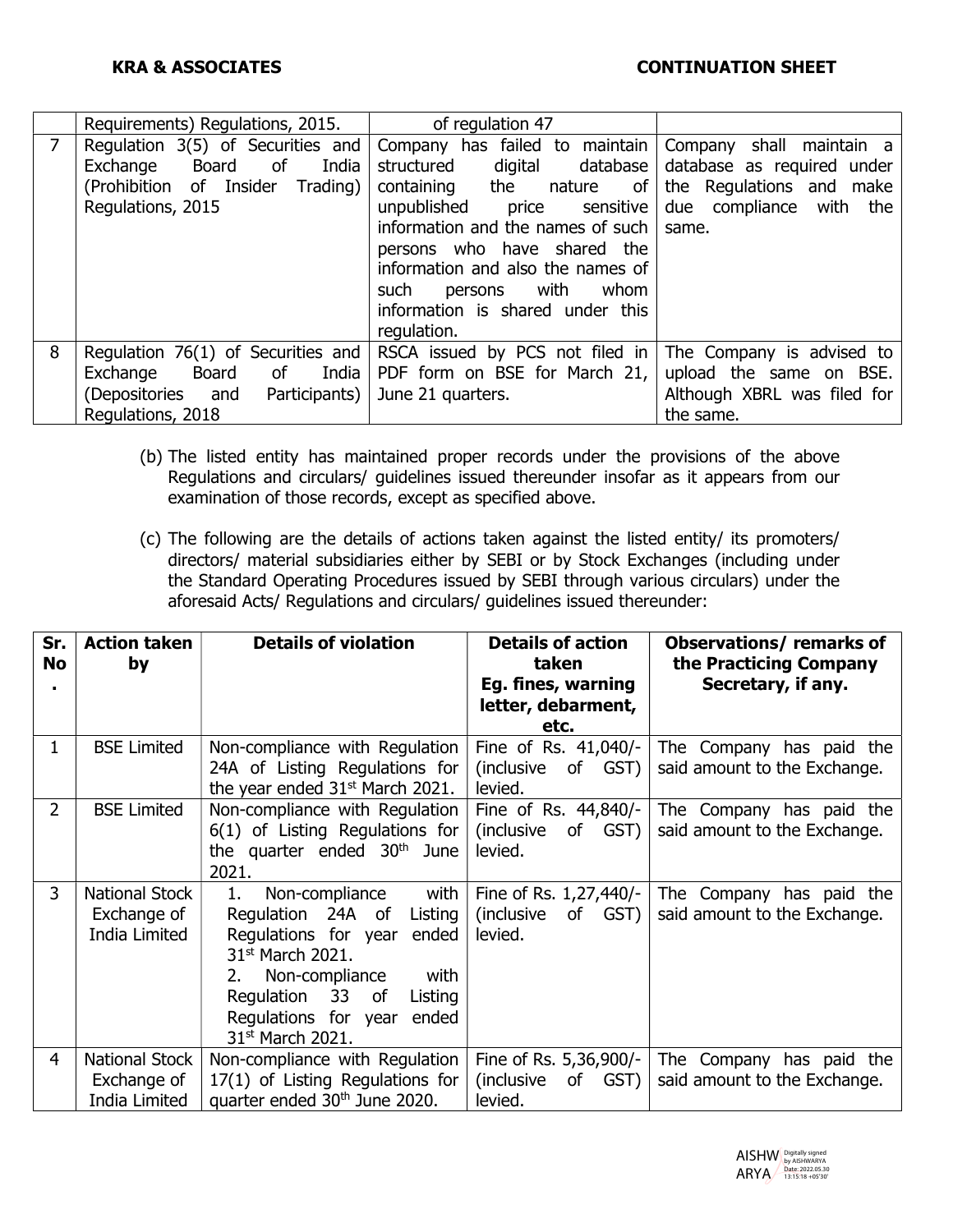|  | National Stock   Non-compliance with Regulation   Fine of Rs. 44,840/- The Company has paid the                                                                        |  |
|--|------------------------------------------------------------------------------------------------------------------------------------------------------------------------|--|
|  | Exchange of $\vert 6(1)$ of Listing Regulations for $\vert$ (inclusive of GST) said amount to the Exchange.<br>India Limited   the quarter ended $30th$ June   levied. |  |
|  | 2021.                                                                                                                                                                  |  |

(d) The listed entity has taken the following actions to comply with the observations made in previous reports:

| Sr.<br>No.     | Observations of the Practicing<br>Company Secretary in the previous reports                                                                                                                                                                                                                                                                                                                                                                                                                                                                              | <b>Observations</b><br>made in the<br>secretarial<br>compliance<br>report for the<br>year ended<br>$31-03-21$ ,<br>31-03-20. | Actions taken<br>by the listed<br>entity, if any | Comments of<br>the Practicing<br>Company<br>Secretary on<br>the action<br>taken by the<br>listed entity |
|----------------|----------------------------------------------------------------------------------------------------------------------------------------------------------------------------------------------------------------------------------------------------------------------------------------------------------------------------------------------------------------------------------------------------------------------------------------------------------------------------------------------------------------------------------------------------------|------------------------------------------------------------------------------------------------------------------------------|--------------------------------------------------|---------------------------------------------------------------------------------------------------------|
| $\mathbf 1$    | REGULATION 46 WEBSITE Disclosure is not<br>complied with the following,<br>Code of conduct of Board of Directors<br>and senior management personnel                                                                                                                                                                                                                                                                                                                                                                                                      | Nil                                                                                                                          | System in place for<br>Compliance.               |                                                                                                         |
|                | <b>The</b><br>details<br>familiarization<br>0f<br>programmes imparted to independent<br>directors including the following details:-                                                                                                                                                                                                                                                                                                                                                                                                                      |                                                                                                                              |                                                  |                                                                                                         |
|                | number of programmes attended by<br>(i)<br>independent directors (during the year and on a<br>cumulative basis till date),<br>(ii)<br><b>of</b><br>number<br>hours<br>spent<br>by<br>independent directors in such programmes<br>(during the year and on cumulative basis till<br>date), and<br>(iii) other relevant details<br>Contact information of the designated<br>officials of the listed entity who are<br>responsible for assisting and handling<br>investor grievances needs<br>to<br>be<br>updated.<br>Related Party disclosure as per 23(9). |                                                                                                                              |                                                  |                                                                                                         |
| $\overline{2}$ | SCHEDULE V of LODR 10 (i)                                                                                                                                                                                                                                                                                                                                                                                                                                                                                                                                | Nil                                                                                                                          | System in place for                              |                                                                                                         |
|                | of Non-Disqualification<br>certificate<br>The<br>0f<br><b>Directors</b><br>issued<br>Practicing<br>by<br>Company                                                                                                                                                                                                                                                                                                                                                                                                                                         |                                                                                                                              | Compliance.                                      |                                                                                                         |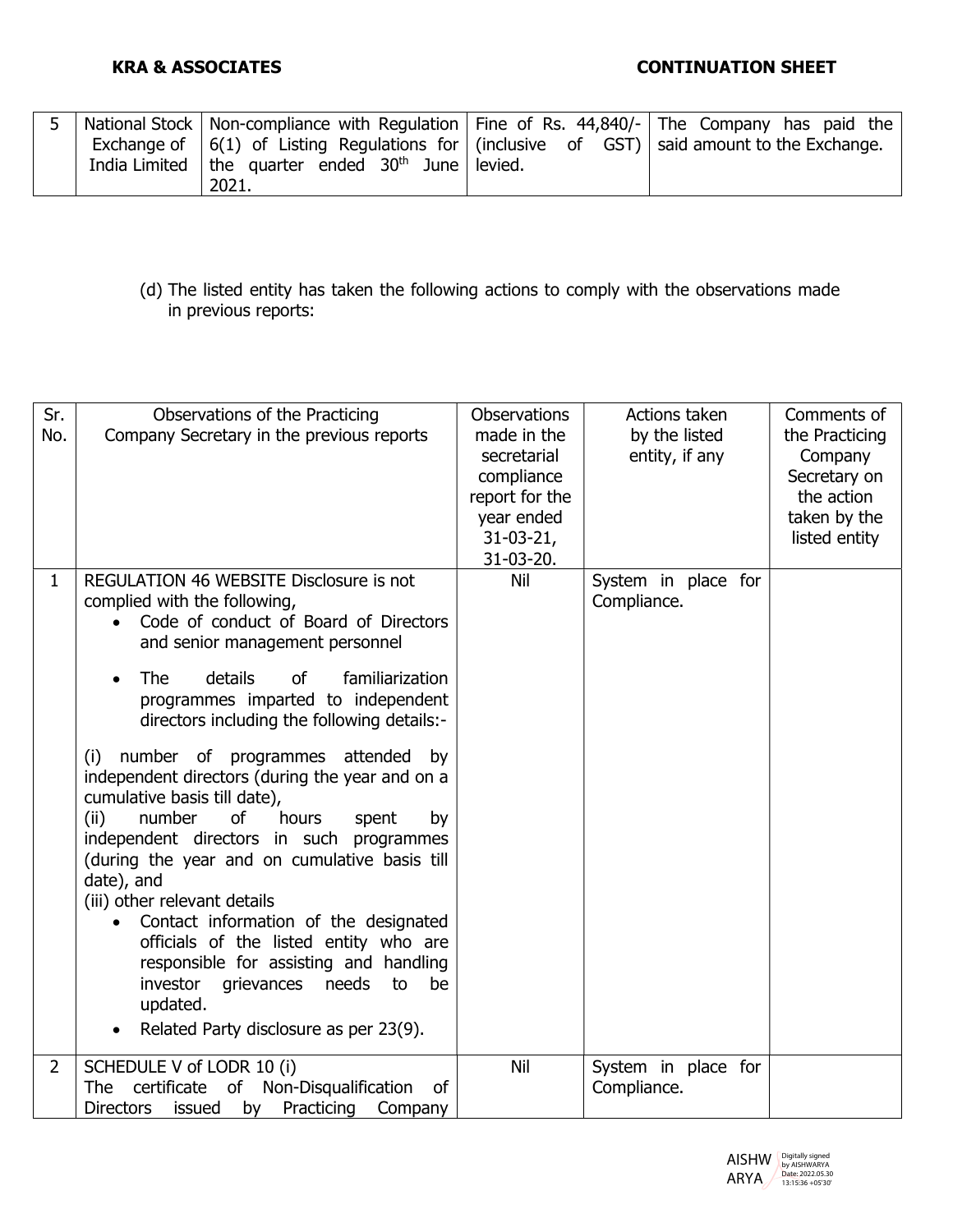|   | secretary Certificate is not enclosed in Annual<br>report for the FY 19-20.                                                                                                                                                                                                                                                                                                                                                                                                                                                                             |     |                                            |  |
|---|---------------------------------------------------------------------------------------------------------------------------------------------------------------------------------------------------------------------------------------------------------------------------------------------------------------------------------------------------------------------------------------------------------------------------------------------------------------------------------------------------------------------------------------------------------|-----|--------------------------------------------|--|
| 3 | REGULATION 36(3) Disclosure not done.<br>In case of the appointment of a new Director or<br>re-appointment of a Director the shareholders<br>must<br>be<br>provided<br>with<br>the<br>following<br>information:<br>of relationships<br>1) Disclosure<br>between<br>Directors inter-se;<br>2) Names of Listed Entities in which the person<br>also holds the Directorship and the membership<br>of Committees of the board; and<br>3) Shareholding of Non-Executive Directors. In<br>this point a, b are there, rest of the things are<br>not disclosed. | Nil | System in place for<br>Compliance.         |  |
| 4 | REG $23(9)$ –<br>disclosures of<br>half year<br>Related<br>Party<br>transactions has to be submitted to the stock<br>exchanges within 30 days of financial results.<br>Whereas the company had submitted beyond<br>30 days.                                                                                                                                                                                                                                                                                                                             | Nil | System in place for<br>Compliance.         |  |
| 5 | As per Regulation 33 of SEBI LODR-FINANCIAL<br>RESULTS for the quarter ending March 2020<br>has to be submitted to the stock exchange on<br>or before 31/07/2020.<br>Whereas the during the Board meeting held on<br>29/07/2020 the board has requested for<br>extension of time owing to the reasons of<br>Covid-19.                                                                                                                                                                                                                                   | Nil | Penalty for the same<br>has been remitted. |  |
| 6 | As per Regulation 47 1(b) no newspaper ads<br>are submitted to stock exchange for any of the<br>financials of any quarter during the period.<br>As per Regulation 47 1 (d) the advertisement of<br>notice is not submitted in stock exchange.                                                                                                                                                                                                                                                                                                           | Nil | System in place for<br>Compliance.         |  |
| 7 | As per Schedule V Part D Declaration should be<br>signed by Chief Executive Officer and not Non-<br>Executive Director.<br>The said declaration was signed by Non-<br><b>Executive Director.</b>                                                                                                                                                                                                                                                                                                                                                        | Nil | System in place for<br>Compliance.         |  |
| 8 | Resignation of Independent Director -<br>NOT DISCLOSED under Regulation 30 and as<br>per SCHEDULE 111 PART A 7B to Stock<br>Exchange.                                                                                                                                                                                                                                                                                                                                                                                                                   | Nil | Lapse for rectification.                   |  |
| 9 | The Company<br>had mentioned<br>Alice<br>Ms.<br>Chhikara as Independent Director rather than                                                                                                                                                                                                                                                                                                                                                                                                                                                            | Nil | Lapse for rectification.                   |  |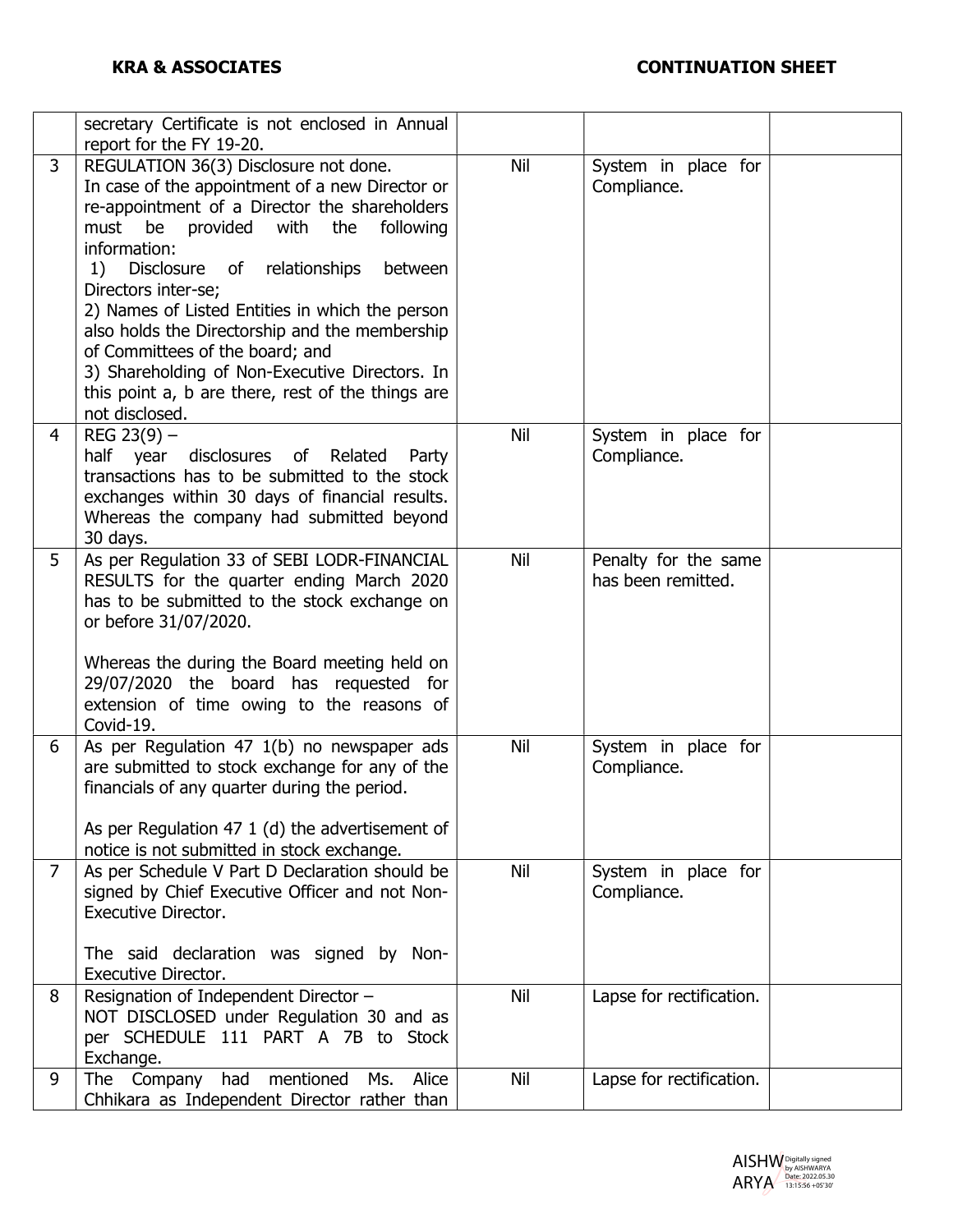|    | mentioning as the Non-Executive Director in<br>their corporate governance compliances for the<br>quarter ended December 2020.                                                                                                                                                                                                            |            |                                    |  |
|----|------------------------------------------------------------------------------------------------------------------------------------------------------------------------------------------------------------------------------------------------------------------------------------------------------------------------------------------|------------|------------------------------------|--|
| 10 | As per SEBI LODR Regulation 6(1) A listed<br>entity shall appoint a qualified Company<br>Secretary as the Compliance Officer, whereas<br>CFO is appointed as compliance officer.                                                                                                                                                         | Nil        | System in place for<br>Compliance. |  |
| 11 | As per Regulation 3(5) of Insider Trading<br>regulations $-$<br>The Board of Directors has not implemented a<br>structured digital database that is to be<br>maintained containing the names of such<br>persons or entities as the case may be with<br>whom information is shared under<br>this<br>regulation.                           | Nil        | System in place for<br>Compliance. |  |
| 12 | Details under Regulation 30 of the SEBI (Listing<br>Obligations and Requirements) Regulations,<br>2015<br>along<br>With<br><b>SEBI</b><br>read<br>Circular<br>CIR/CFD/CMD/4/2015 dated September 9, 2015<br>for appointment of Independent Director on<br>27/08/2020.                                                                    | Nil        | System in place for<br>Compliance. |  |
| 13 | Regulation $17(8)$ -<br>The Chief Executive Officer and the Chief<br>Financial Officer shall provide the compliance<br>certificate to the board of directors as specified<br>in Part B of Schedule II. Whereas the company<br>did not disclose the said compliance certificate<br>in their Annual Report for the period under<br>review. | Nil        | System in place for<br>Compliance. |  |
| 14 | As per Regulation 29. (1) for adoption of<br>financial results the listed entity shall give prior<br>intimation to stock exchange about the meeting<br>of the board of directors dated 07/08/2020.                                                                                                                                       | Nil        | System in place for<br>Compliance. |  |
| 15 | According to Regulation 17, top 2000 listed<br>companies must have 6 directors. The company<br>being in top 2000 in National Stock Exchange<br>does not have 6 directors during the quarter<br>ended 31st March 2021.                                                                                                                    | Nil        | Yet to be Complied.                |  |
| 16 | The Cessation of Independent director has not<br>been mentioned in the Corporate Governance<br>compliance for the quarter ended March 2021.                                                                                                                                                                                              | Nil        | System in place for<br>Compliance. |  |
| 17 | As per Regulation 20 (3A) the company has to<br>hold<br>Stakeholder<br>Relationship<br>Committee<br>Meeting at least once in a year.                                                                                                                                                                                                     | <b>Nil</b> | System in place for<br>Compliance. |  |